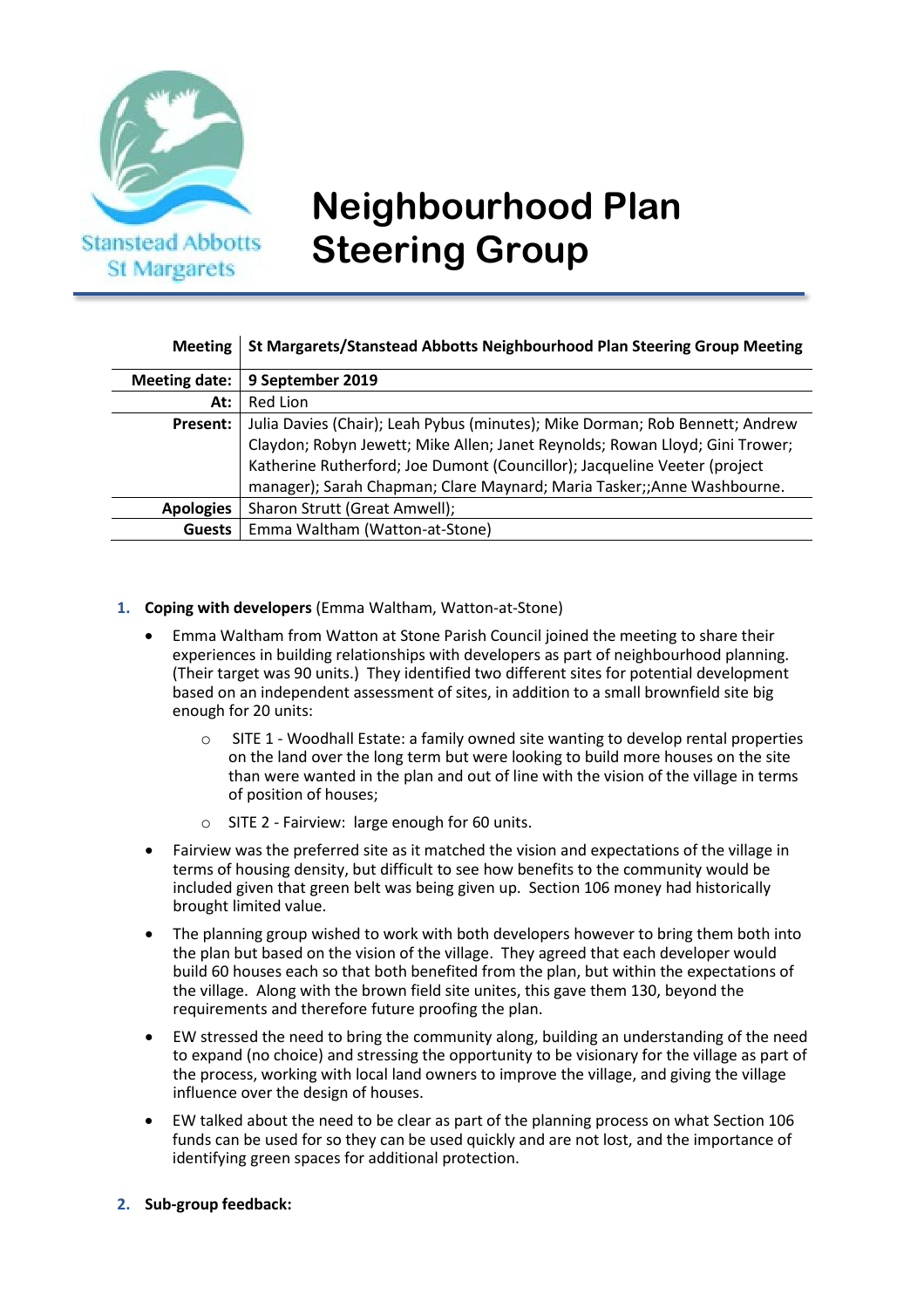- **Management:** Group is still following up on calls for sites: BT,Network homes and Lea Valley. Great Amwell round about site is being blocked due to fear of development on green belt and coalescence/setting a precedence for the future use of green belt.
- **Heritage:** Heritage report now in drop box for all to read. Provides all the information for the policy document. Thanks to RB for such an excellent and thorough report.
- **Housing:** Criteria have been further modified and scoring and weighting being looked at. Now have approx. 30 sites will be assessed against new criteria with issues around the weighting to be resolved. Criteria set are on the basis of clarity, fairness and objectivity. Need to tackle efforts in Great Amwell to add criteria to discount certain sites so that criteria agreed are applied equally across all sites. 3 Parish Councils need to then agree criteria and the sites – this will be in November.

Group meeting on 19 September and 1 Oct will finalise the sites. Housing design hasn't moved on over the summer but is now needed to finish the character assessment.

Development underway: Application in for two flats over the old BikeActiv shop: only counts against quota if they were not residential units before. Would add a unit if one residential unit were being made into two. The 8 units at Spinney will count towards total.

- **Ecology:** Priority now is to map the sites to be put forward for green protection and to set the new green belt boundary.
- **Communications:** Discussion was held to talk about transport with councillors and highways, including:
	- o Electric points for cars in car park and community hall.
	- $\circ$  Speeding issues doing test down Roydon Rd to assess need for control measure.
	- $\circ$  Pollution turning of engine signs but need planning permission to put signs up.
	- o Bicycle racks to encourage people out of the cars. New Stanstead Airport Hertford cycle path noted.
	- $\circ$  Need to evidence that parking in the village to use the train by people outside of the village to take action, e.g. time zone on Lawrence Avenue.
	- o Better bus service.
- **Community:** Not progressed over the summer. Looking into Terracycle recycling options of specific brands of packaging, including packaging that isn't accepted in council recycling. £259 per box for private boxes so very expensive. Public boxes are free but not readily available. Looking at using a location in the Maltings that could be used as a library - DJ not averse but it would be out of working hours because of dangers around traffic.

Katherine to catch up with CM to get up to speed on the work of the group to date and what is needed next, e.g. engagement with Amwell school, Willowthorpe care home and Scouts (with Robyn).

• **Business:** No progress since the last meeting.

#### **3. Evidence base**

- JV has provided guidance on building the evidence base for each of the groups what needs to be compiled (distributed) and the need to collate this on an on-going basis rather than leaving it to the end, so that the main plan can be referenced back to the evidence. We can reference our own evidence reports with further references in rather than all the detailed references going into the main report. Some planning groups produce a separate document with all the underpinning reports used. (Buntingford have done this.) **Action:** JV to send link to LP to circulate to the wider group. (actioned but site not working)
- It is sufficient to include main minutes and notes of meetings within steering group meeting minutes so long as these are made publicly available (CM does this via the website), rather than keeping minutes for all sub-groups.
- Depth of evidence to designate something as a protected green space is needed so that the evidence describes the space and why it is important – this could go in a separate report.
- Buildings: non-designated heritage assets that are not publicly recognised can be protected in the same way as green sites for protection – report on this and why the sites are special.